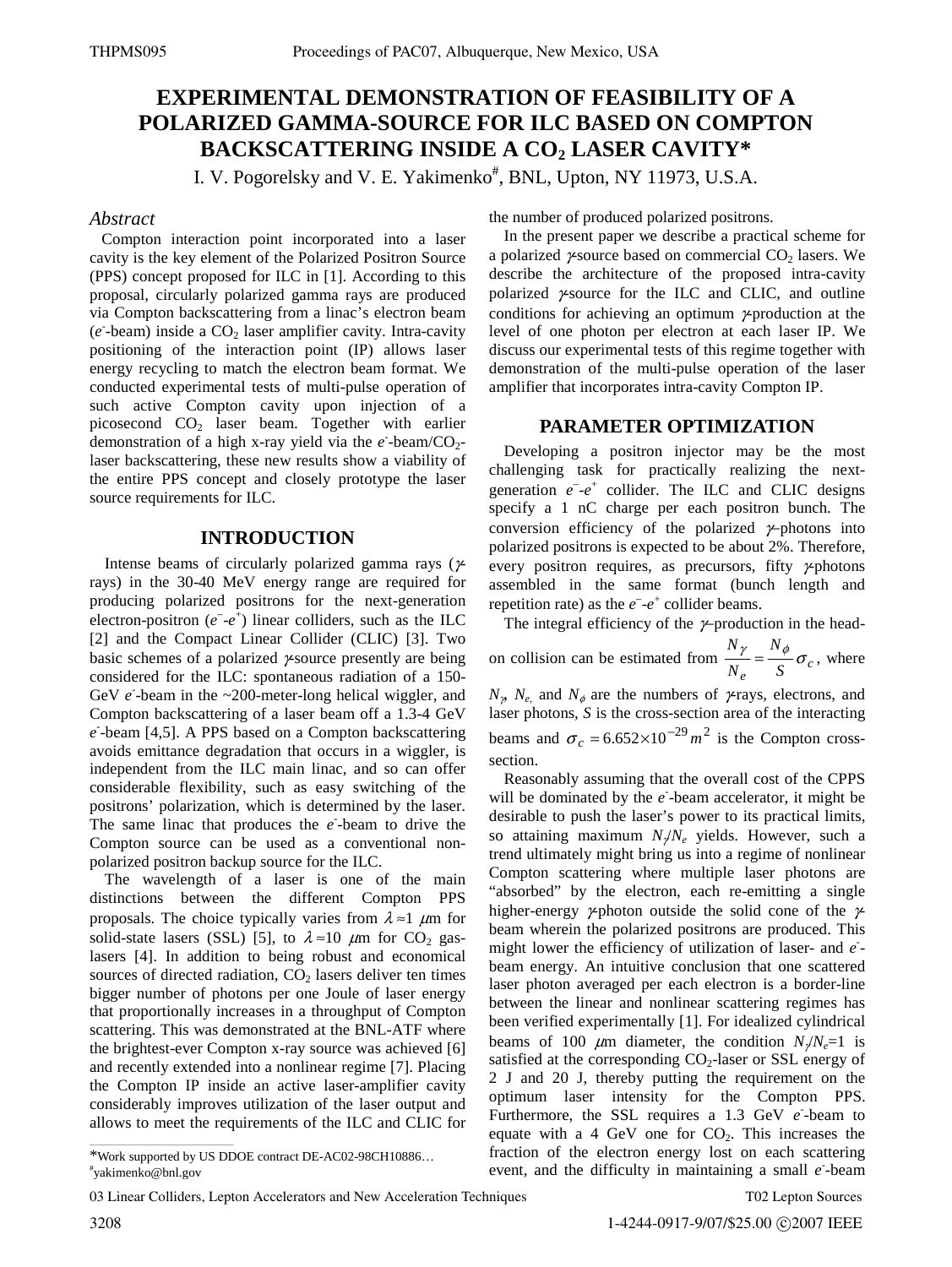size over a number of IPs due to a bigger geometrical emittance. These considerations further support our choice of the  $CO<sub>2</sub>$  laser as an optimum driver for the Compton PPS.

To complete the optimization of the laser's parameters, let us note that, for maintaining the maximum efficiency of the laser and *e -* -beam interactions, the laser's focal spot should match the *e -* -beam's size and its pulse length should be close to the Rayleigh length  $R_L = \pi w_o^2 / \lambda$ , where  $w_o$  is the laser beam's radius at the focal plane. For a Gaussian beam with a FWHM diameter of 100  $\mu$ m,  $w<sub>0</sub>=70 \mu$ m. Then,  $R_L \approx 1.5$  mm, and the optimum pulse length of the CO<sub>2</sub> laser turns out to be  $\tau =$ 5 ps.

With  $N\sqrt{N_e}$ =1, and 10 nC/bunch delivered from the electron linac, five consecutive Compton IPs will be required to accumulate the γ−flux for the 1-nC positron bunch production. The design parameters for the Compton PPS compiled in Table 1 meet the ILC and CLIC requirements on the average positron current.

Table 1: Requirements to the Compton PPS based on using a  $CO<sub>2</sub>$  laser and the 4-GeV electron linac.

| <b>Parameter</b>                | <b>Symbol</b>                 | Value              |
|---------------------------------|-------------------------------|--------------------|
| Pulse repetition rate           | $f_{rep}$                     | 150 Hz             |
| Bunches per pulse               | $N_h$                         | 100                |
| <b>Bunch Spacing</b>            | $\varDelta t$                 | $12$ ns            |
| Laser energy                    | $E_{laser}$                   | 1 J                |
| Size at focus                   | $\sigma_{laser}$              | $40 \ \mu m$       |
| Laser pulse length              | $\tau_{laser}$                | 5 ps               |
| Number of $\gamma$ per electron | $N_{\gamma}/N_e$              | 1                  |
| Number of e' per bunch          | $N_e$                         | $6 \times 10^{11}$ |
| Number of lasers                | $N_{laser}$                   | 5                  |
| Number of $\gamma$ per bunch    | $N_{\gamma} \times N_{laser}$ | $3 \times 10^{12}$ |

 In the following paragraphs we describe the design of the laser system that provides the desirable pulse format and review our recent demonstrations of the required number of γ−photons per electron and the number of laser pulses that pass the Compton IP per every laser shot.

# **CO2 LASER FOR COMPTON PPS**

The architecture of a cascaded laser system based on the intra-cavity Compton scattering between the counterpropagating 4-GeV electron- and  $CO<sub>2</sub>$  laser beams is shown in Fig.1. It consists of two prime subassemblies: a pulse feeder, and regenerative Compton cavities. A feeder generates pairs of identical 1 J, 5-ps laser pulses spaced by 12 ns at a 150 Hz repetition rate. The pulses are injected into individual regenerative amplifiers for each sequential laser/e<sup>-</sup>beam IP, wherein the laser pulse train circulating for 1.2  $\mu$ s participates in 100 interactions.



Figure 1: Layout of a laser system designed for the proposed PPS for the ILC and CLIC.

To produce such laser beams, we start with slicing a pair of picosecond pulses from, typically, a 150-ns  $CO<sub>2</sub>$ laser oscillator pulse. This can be done using the similarly formatted Nd:YAG laser pulses and the optical switching techniques operated at the BNL-ATF, such as semiconductor optical switching and a Kerr-switch.

The produced  $CO<sub>2</sub>$  laser pulses are seeded and trapped inside a regenerative amplifier cavity. Multiple passes  $(-10)$  are required to amplify the energy 10,000 times. The amplified pulses are extracted from the regenerative cavity with a Pockels cell and, after further amplification, split with partial reflectors in five beams. After amplifying these laser beams to 1-2 J/pulse, they are injected into individual regenerative ring-cavities, one for each IP. A round-trip time inside each cavity is the exact multiple of the spacing inside the electron bunch train (e.g.,  $12\times2=24$  ns). Intra-cavity "simmer" amplifiers serve to compensate for the optical losses during the 1.2  $\mu$ s interval needed for the lasers' multiple interactions with 100 electron bunches.

The entire laser system operates at the electron macrobunch repetition rate (150 Hz). Each laser beam will be focused at one of the five Compton IPs in a spot size of  $\sigma$  $\approx$  35  $\mu$ m at the joint focal point of two confocal parabolic mirrors with an axial hole drilled to transmit *e -* -beam and  $\gamma$ -rays. This ensures the most efficient backward scattering where the laser and electron paths exactly overlap.

We note that high-pressure gas-laser technology is crucial for operating a  $CO<sub>2</sub>$  laser in the picosecond regime, providing sufficient spectral bandwidth in overlapping rotational molecular spectral lines pressurebroadened at about 10 atm. An example is the model WH-500 from SDI Ltd. (Pretoria, Rep. of S. Africa). This laser operates at a 150 Hz repetition rate with average power

03 Linear Colliders, Lepton Accelerators and New Acceleration Techniques